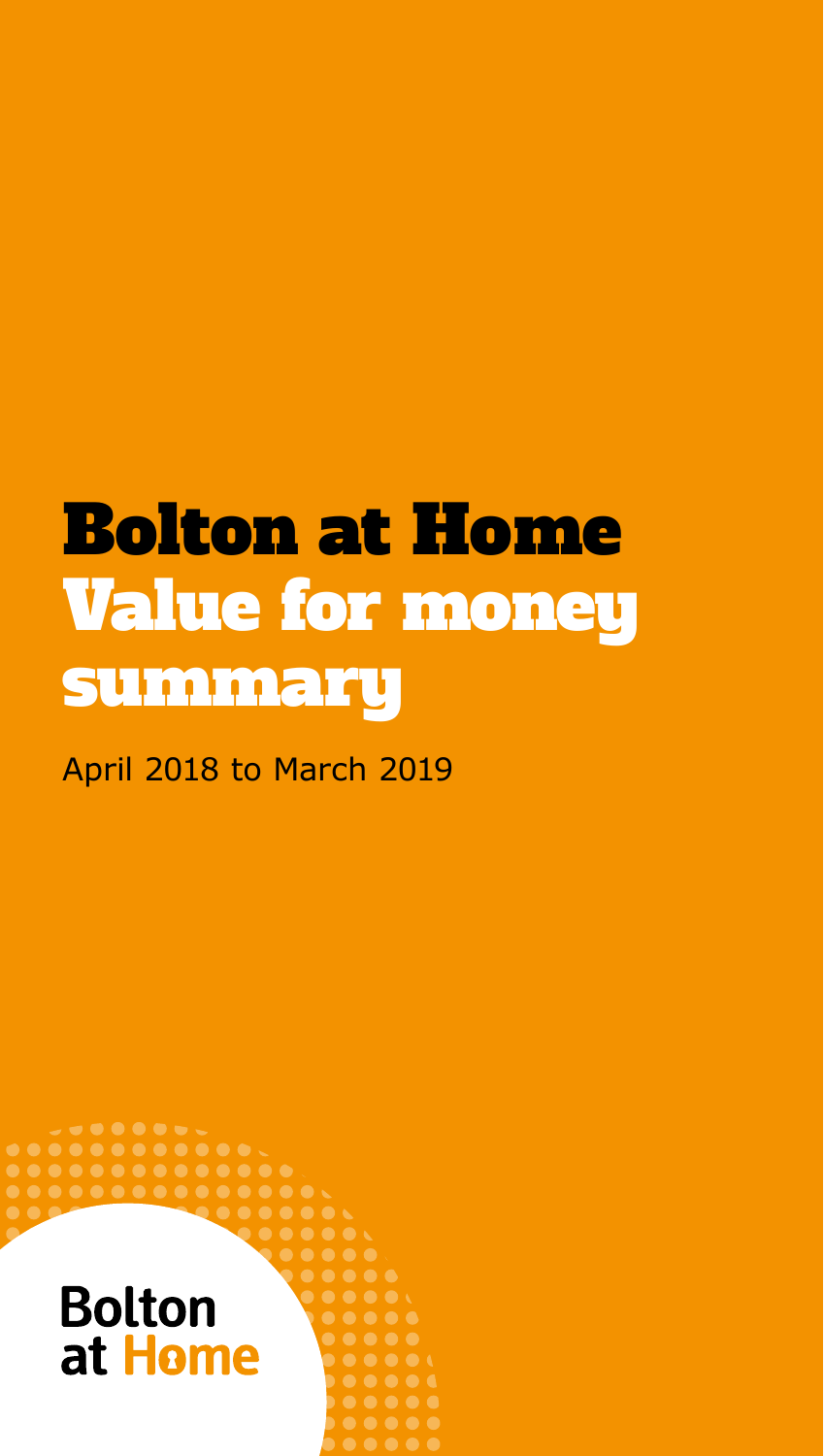# Introduction



## **What do we mean by value for money**

### **When we talk about providing value for money (VFM) for our tenants and communities we mean being as economical, efficient and effective as possible in everything we do.**

As a community benefit society we're about people, not profit. We want the income we receive through rent payments, bank loans, government funding and grants to be spent wisely.

### **Why do we report on it?**

As a registered housing provider and a responsible landlord, we have a duty to ensure you get value for money from our service and understand where your money goes.

We also want to make sure that the way we spend money matches our goals, to:

- meet the housing needs of current and future customers;
- support our customers to be more independent;
- help local communities to flourish;
- be a well-run, responsible and financially secure organisation.

## **What is in this summary document?**

It contains details of our performance against different measures. Examples include the standard of your home, reinvestment in our housing stock, new homes built, the number of customers we've supported into employment, and customer satisfaction levels.

### **How do we use this information to improve?**

This information helps us see where we're performing well and the areas where we'd like to do better. It informs decisions we make when we're setting our performance goals and making spending decisions.

Above all, it helps us maintain transparency and trust by being clear about how we reinvest the money we receive to benefit you and your communities.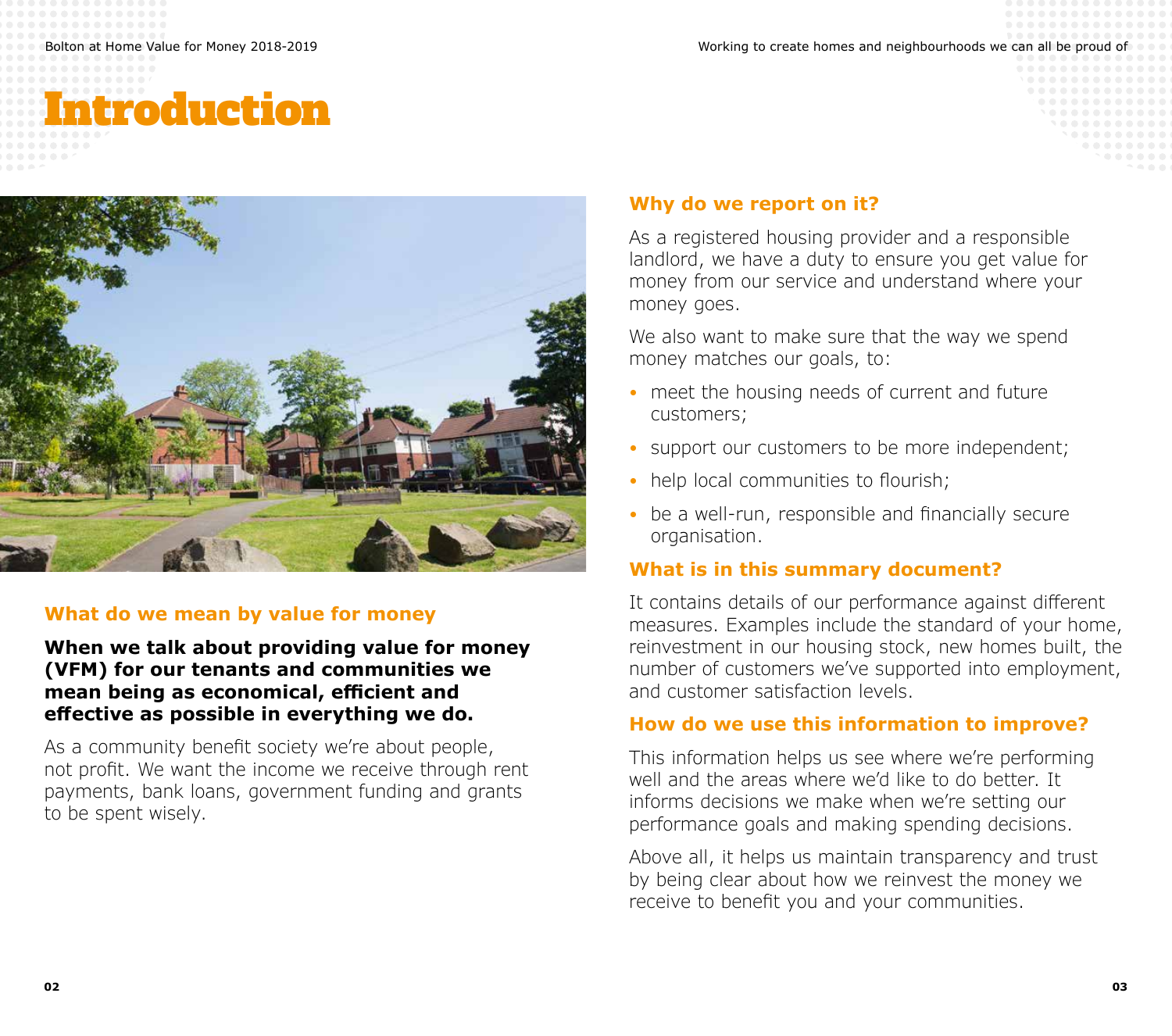

**Reinvesting in our properties**

#### **Our goal**

**We aim to reinvest as much income as possible to maintain and improve our existing homes effectively and efficiently.** 

#### **How we performed**

In 2018/19 we spent £22.5m on making improvements to existing properties.

1,563 homes received heating system upgrades;



698



homes got structural improvements;





457

homes benefitted from external works, improving appearance and making wind and water tight.

**Some of these improvement figures are updated from what we reported in our Annual Report for April 2018 to March 2019 following a period of verification.**

#### **Areas for improvement and next steps**

We'll continue to gather and monitor data about our housing stock through a rolling programme of condition surveys carried out over a two-year period. This will allow us to develop better home improvement plans that meet the needs of our tenants and complement our new build development programme.

# 4,260

homes benefited from upgrades, which represents around one quarter of our total properties. Some homes received more than one type of improvement.



**Overall, these improvements break down as follows:**

138 on environmental work, including new fencing.



# 97

homes received new bathrooms (a further 15 bathrooms had disabled adaptations);

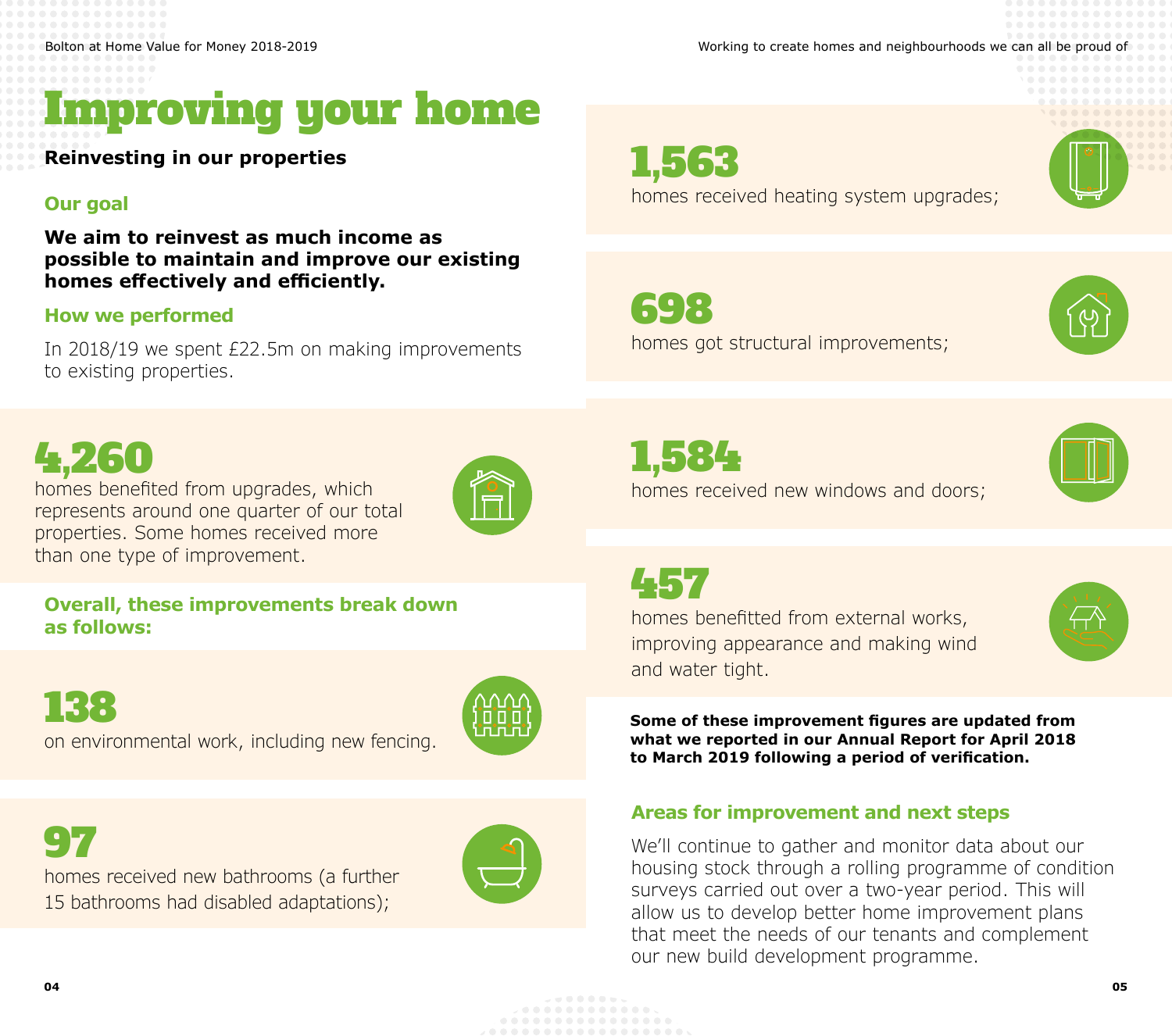

### **Our goal**

**For many of you, the repair and maintenance of your home is the most important service we provide so it's essential we get it right.**

We want to give you a repairs service where jobs are completed quickly with minimum of fuss and to your satisfaction. To make sure our repairs service is the best it can be, we listen to your feedback to review what we do and find ways to improve.

#### **How we performed**

By reinvesting in our homes and carrying out better maintenance, we're reducing the number of repairs required. We carried out a total of **57,770** repairs in 2018/19, down from 58,402 in 2017/18.

We've trialled different ways of working to complete more repairs on the first visit. These measures include:

- allowing our repairs staff more time for each job where possible;
- increasing the capacity of our vehicles to be able to carry more parts and tools;
- introducing a text messaging service to give tenants more accurate appointment times and reduce missed appointments.

Despite the increase in first visit repairs, the average number of calendar days to complete repairs did increase slightly.

# **Some key facts and figures:**

12.01

average number of calendar days taken to complete repairs (11.07 days in 17/18);



# 94.6%

overall customer satisfaction with repairs (92.6% in 2017/18);





of repair appointments kept to agreed date and time (95.7% in 2017/18);



98.6%



**12**

of 'two-hour emergency repairs' responded to in time (98.1% in 2017/18);

# 95.8%



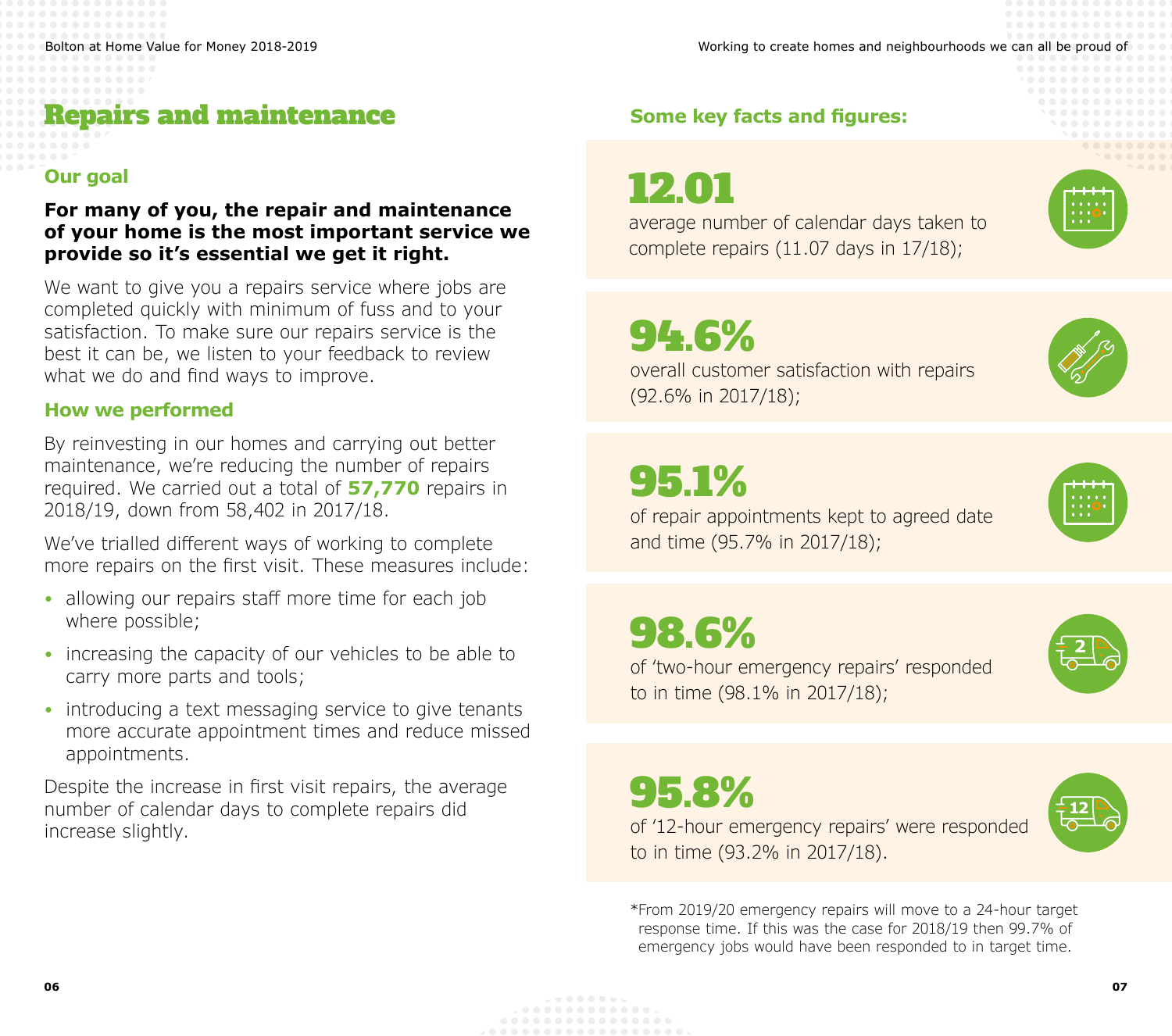### **Areas for improvement and next steps**

While our performance on repairs and maintenance improved for most measures of success, we're disappointed by the slight increase in the average number of days for repairs to be completed. We're focusing on quicker response times and sending the person with the right specialisms to conduct the initial inspection. This should mean repairs can be better planned and completed quicker.

Another area where we're looking to make improvements is on empty properties, known in the sector as 'voids'. Void properties are those that remain unoccupied after the previous tenant leaves and we need to do repair work to bring the property up to a lettable standard for the new tenant.

The average length of major voids increased from 97 days in 2017/18, to **98** days in 2018/19, while minor voids increased from 25.1 days to **25.7** days.

This was due to us dealing with properties that required more work and which remained empty for longer. A recent change in the law also meant some properties that the tenant would have chosen to live in while work was completed had to remain empty until the work was done.

We're making further resources available to work on our empty properties. We're working towards pre-ordering and stocking more kitchen and bathroom products to ensure work can take place on empty properties more quickly. The void clean and clear service is now delivered by Starts with you, our social enterprise subsidiary, which is improving the quality of the service.

# Energy efficiency

### **Our goal**

**We want to make your homes as energy efficient as possible, helping you to make energy savings and enabling us to improve our environmental performance.** 

#### **How we performed**

During 2018/19 we saved tenants over **£80,000** in reduced fuel bills through our Keep Warm for Less programme. We deliver this with Starts with you to offer support and advice on your energy use. We provide free home visits, tariff reviews and training.

We also explored new heating solutions to replace expensive-to-run storage heaters in homes without a gas supply. The system uses 'air source heat pumps', which are a low carbon and affordable solution for tenants. At Green Lane in Horwich, we have installed **70** of these systems in tenants' homes in partnership with Greater Manchester Combined Authority. These have typically halved running costs while providing controllable heat and hot water.

We've also procured a new electricity contract for Bolton at Home, which sources **100%** green electricity producing zero harmful greenhouse gases.

#### **Areas for improvement and next steps**

We'll be seeking to extend the trial of air source heat pumps and other low carbon technologies to other estates in Bolton.

We'll also review the energy efficiency of our housing stock with targets now being in place for improved Energy Performance Certificate ratings.

We'll continue to review and update the way we heat your home to make sure you're getting value for money. As a responsible organisation, we'll also make sure our heating strategy reflects the need to respond to climate change and the way we use energy in the future.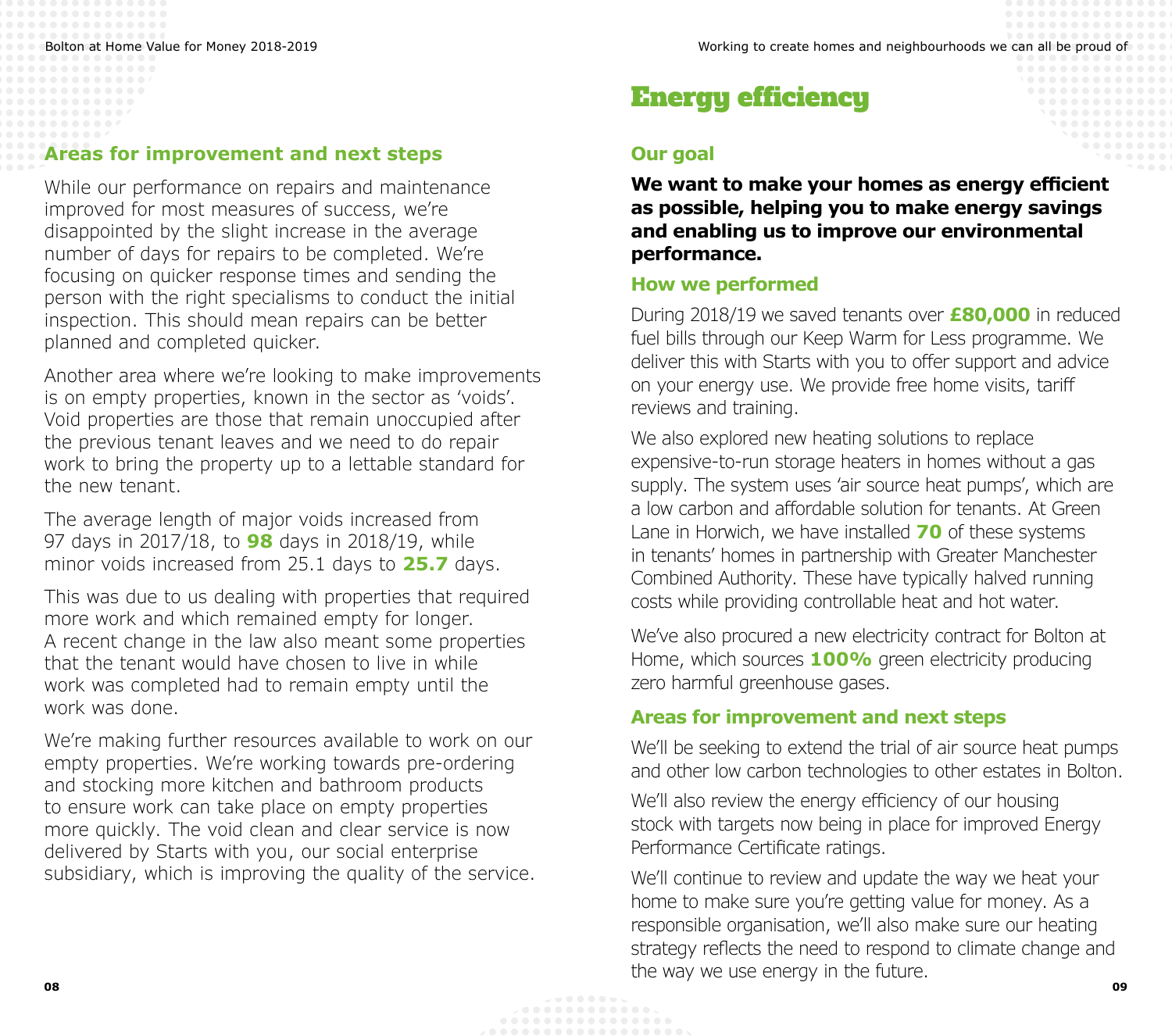# Providing new homes

## **Development**



# **Our goal**

**We aim to build new affordable homes that people in Bolton and other places desperately need, in a way that does good for the whole community.** 

For new tenants, our development programme provides quality homes that are cheap to run. Our existing tenants also benefit from our new-build homes because they allow us to generate new income, which we'll reinvest in existing homes and other vital services. Building new homes allows us to do more for communities, helping us put money back into projects that help people find employment, or improve their health and wellbeing.

# **How we performed**

In 2018/19 we completed **93** new build homes, **72** that we built ourselves and **21** that we bought from private developers. We had also started work to build another **27** new homes and obtained planning permission for a further **22** homes.

We also built our first shared ownership homes under our Stonecross Homes brand and sold our initial **21** properties. The income we receive from the sale of shared ownership properties will allow us to build more homes for affordable rent and will go back into other services for tenants.

During the reporting period we lost **164** properties through Right to Buy and Right to Acquire schemes.

Customer satisfaction with our new properties remains exceptional and underlines the quality of homes that we're developing. Customer feedback on the specification and design continues to shape future new build homes.

# **Areas for improvement and next steps**

We have plans to create **785** new properties over the next three years through our own developments and by buying homes from private developers.

Our new homes will go some way to meeting local housing demand and offer people more choice than before by building developments for rent and shared ownership, as well as developing extra care schemes to meet the needs of older tenants.

We're also investing in innovative ways of building new homes quicker, including the use of modern modular homes that are constructed in sections off site and later assembled on site.

Our development activity also plays an important role in our social value goals, for example we ask contractors to take on apprentices and offer work experience opportunities for our customers.

We'll use the money we get from the sale of homes to build more affordable rented homes and regenerate communities, and this is what we'll be concentrating on.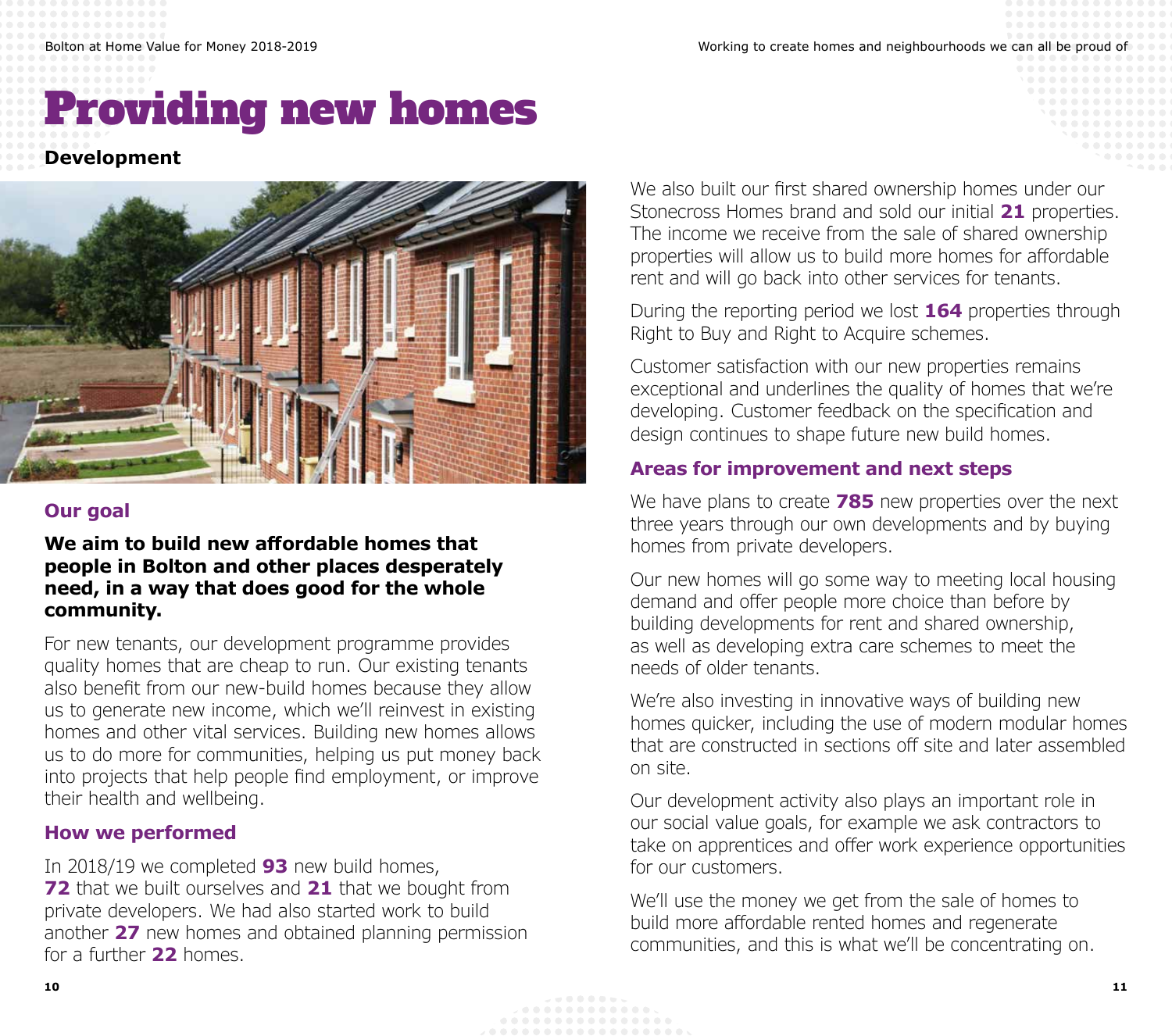# Supporting communi



#### **Our goal**

**As a community benefit society, we're more than a landlord and realise that value for money is so much more than bricks and mortar. It's about helping people and doing good for communities.** 

To achieve this, we run a range of support services and work in partnership with a variety of local charities, social enterprises and other agencies.

We tackle poverty with debt and money advice. We provide food and clothes initiatives and help tenants keep warm for less. We support tenants and residents into training and employment, and deal with antisocial behaviour. We help people to remain independent in their own homes with a community alarm service and adaptations. And we work with volunteer groups to build sustainable communities.

#### **How we performed**

In 2018/19, our employment related programmes helped **317** people into paid work and **244** people into learning or training programmes.

**1,080** tenants gained a total of **£5,233,690** with support from our Money Advice Team to maximise income, deal with debts and lower bills.

At any one time, we've provided housing and personal support to over **600** people who are vulnerable and **60** survivors of domestic abuse and violence.

We also supported **83** community groups or tenant and resident associations, and ran a range of projects to develop people's skills, health and confidence.

### **Contributing more**

We're committed to increasing social value and maximising our spend within the local economy.

In delivering our services and to help build community wealth, in 2018/19 we spent over **£25m** in Bolton (around 50% of our total expenditure) and we spent **£4m** within the local voluntary, community and social enterprise (VCSE) sector.

Also, our employees make a difference in the neighbourhoods we serve by volunteering time and making donations to charitable causes through the year.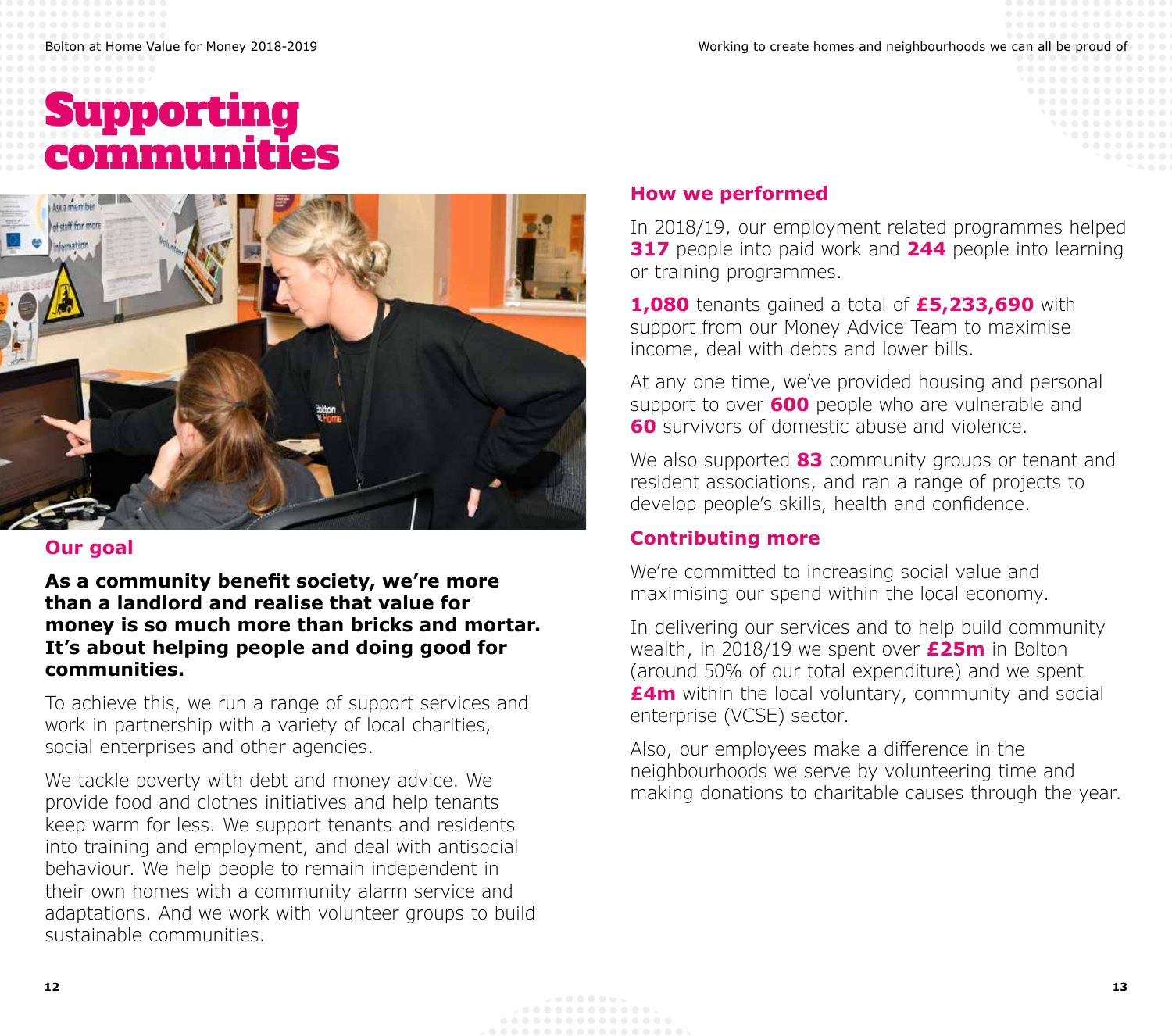# Keeping you safe

## **Our goal**

**We have a duty to keep tenants safe, but we go above and beyond what is required by law to help you live in safe homes and communities.**

## **How we performed**

Some key facts and figures for 2018/19 include:

# 99.4%

of gas servicing completed, 15,694 of 15,790 properties (with steps in place to legally enforce access to the remaining 96 properties);



# 100%



of communal areas with asbestos reviewed within timescale;



of communal areas have a Fire Risk Assessment in place and completed within timescale;

# 100%

100%

of water management tests carried out in higher risk buildings within timescale and have an appropriate management plan in place;

# 100%

of workplaces and communal areas have a valid electrical condition test certificate;

# 93%



of solid fuel appliances serviced at least once a year and have a proper working carbon monoxide alarm installed in any room containing a solid fuel burning appliance (with steps in place to legally enforce access to the remaining properties).

## **We also ensure:**

- there are proper working smoke alarms at the start of a tenancy;
- properties have a smoke alarm installed on every floor;
- properties have smoke alarm(s) tested annually.

## **Areas for improvement and next steps**

We remain committed to ensuring the health and safety of our tenants and communities. We'll:

- comprehensively review our health and safety processes and procedures in our key operational areas;
- develop a new health and safety policy, which will be available on our website when complete;
- establish a health and safety quide for tenants, which will be available on our website when complete;
- provide tenants with more specific information about relevant health and safety matters.